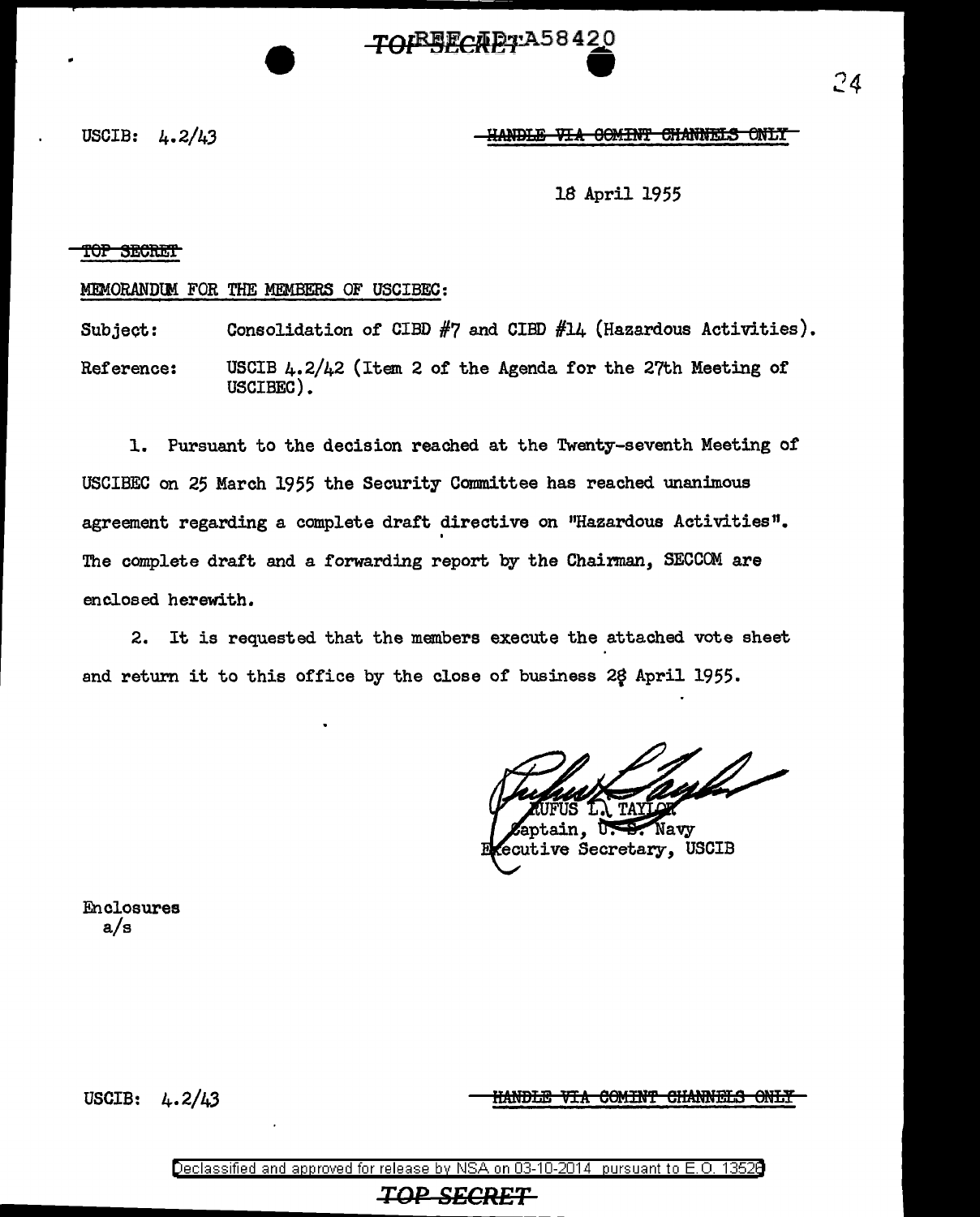

#### <u>HANDLE VIA COMINT CHANNEIS ONLY</u>

SEC # *0003* 

15 April 1955

<del>'iOP\_SBORMT</del>

MEMORANDUM FOR THE EXECUTIVE SECRETARY, USCIB

. Subject: Consolidation of CIBD #7 and CIBD #14

References: (a) USCIB 4.2/40 dated 15 March 1955<br>(b) USCIB 4.2/41 dated 18 March 1955 (b) USCIB 4.2/41 dated 18 March 1955 USCIB  $4.2/42$  (Item 2 of the Agenda for the 27th

Meeting of USCIBEC, 25 March 1955)

1. Pursuant to the decision reached at the Twenty-seventh Meeting of USCIBEC on 25 March 1955, the Security Committee, after thorough study, has reached unanimous agreement on the attached draft directive on "Hazardous Activities" including Annexures A and B.

2. The attached draft includes changes formally agreed upon by USCIBEC and, in addition, includes changes obtained from individual IBCIBEC members by their SECCOM counterparts.

3. The following major changes were made by SECCOM:

a. In order to allow more flexibility in placing restrictions on individuals assigned to Group C, the flat six months restriction has been amended to read "six months or longer" (page 4, paragraph 2b). This change is also reflected in Annex B.

b. A provision has been added to the directive in recognition of the need for standing exceptions (to restrictions on hazardous activities) to be granted in specific situations requiring an individual to engage in hazardous activities on a routine basis. This provision is intended to cover such individuals as the Commanding General, USFA, who, for example, must, in the best interests of the nation, attend periodic official meetings in the Soviet Sector of Vienna (an area of unacceptable risk) {page 5, paragraph 5).

c. Annex A has been rewritten to include specific areas deemed to involve unacceptable risk as well as those involving an undue risk.

d. Annex B now includes a general guide for assignment of individuals (consumers as well as producers) to Groups B and C, and a more specific guide for Group D. The need for uniformity in the evaluation of situations requiring longer than normal periods of restriction for Groups B and C individuals was realized. Under the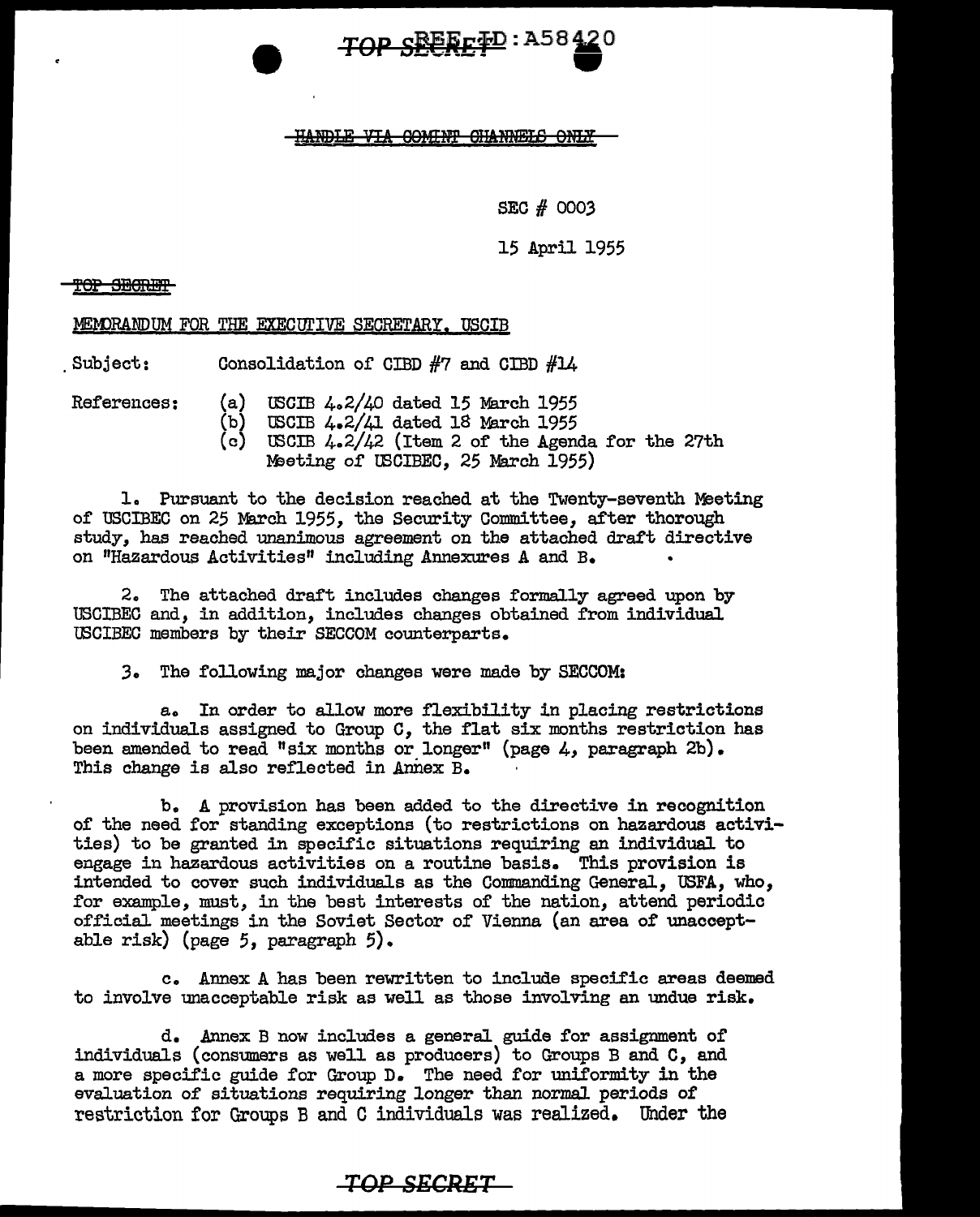**TOP SECRET D: A58 420** 

TOP SEGRET

SEC # 0003

15 April 1955

provisions 0£ the Annex, such uniform action will be accomplished, in part, through the establishment of a central file and reference point within the office of the Executive Secretary. USCIB members making such restrictions will be required to file a report with that office describing the circumstances involved and the action taken. Such reports will be catalogued and will be available as a ready reference to any USCIB member. Uniformity will be accomplished also through coordination among tSCIB members concerned in cases involving joint commands, Service personnel assigned to NSA, CIA, etc.

4. The Security Committee recommends approval of the attached directive.

Welliam R. Pulmer

WILLIAM R. CULMER Major, Arty., IBA Chairman, SECCOM

Enclosure a/s

 $\mathbf{r}$ 

**TOP SECRE'1'**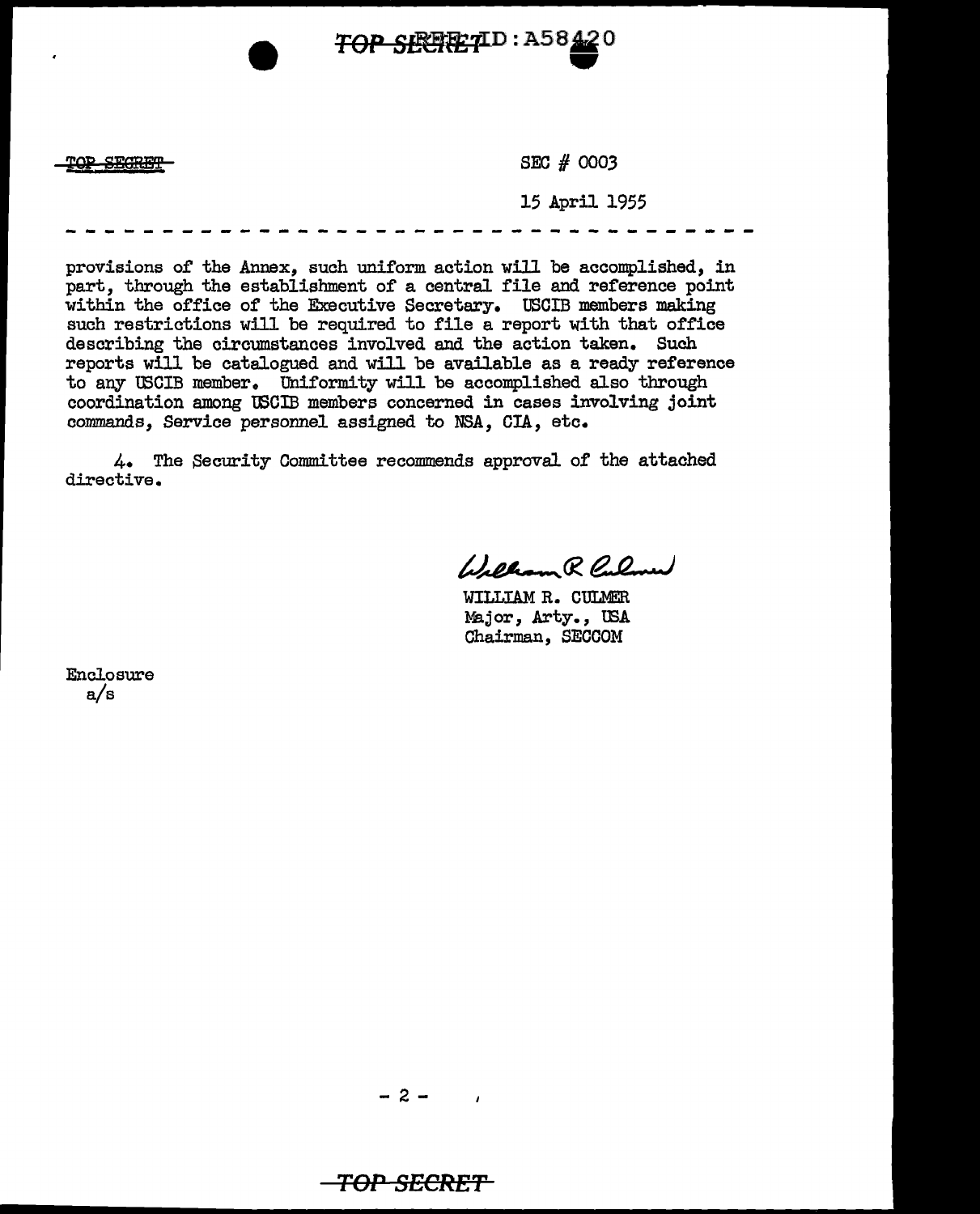# TOP SECRETD: A58  $\bullet$

USCIB DIRECTIVE NUMBER (CIBD # (Approved by USCIB on

### HAZARDOUS ACTIVITIES

### I. PURPOSE AND SCOPE

The purpose of this Directive is to describe activities considered I to be hazardous, to delineate geographic areas considered to be exposed and to prescribe policy with respect to the following three categories of situations, each of which is covered in a separate section as indicated:

Section II - Engagement in hazardous activities by individuals having knowledge of current value about  $\text{COMINT}_{\bullet}$  (Page  $\underline{1}$ ) Section III - COMINT collection and/or production in exposed areas.  $(Page \t6)$ Section  $IV -$  COMINT dissemination to consumers in exposed areas.

(Page 10)

# II. ENGAGEMENT IN HAZARDOUS ACTIVITIES BY INDIVIDUALS HAVING KNOWLEDGE OF CURRENT VALUE ABOUT COMINT

A. DEFINITIONS

Hazardous Activities - For the purpose of this Directive, hazardous activities are those which place a person in a position where he runs a substantial risk of being captured or otherwise subjected to interrogation, e.g.:

a. Hazardous Activities involving situations of unacceptable risk, include: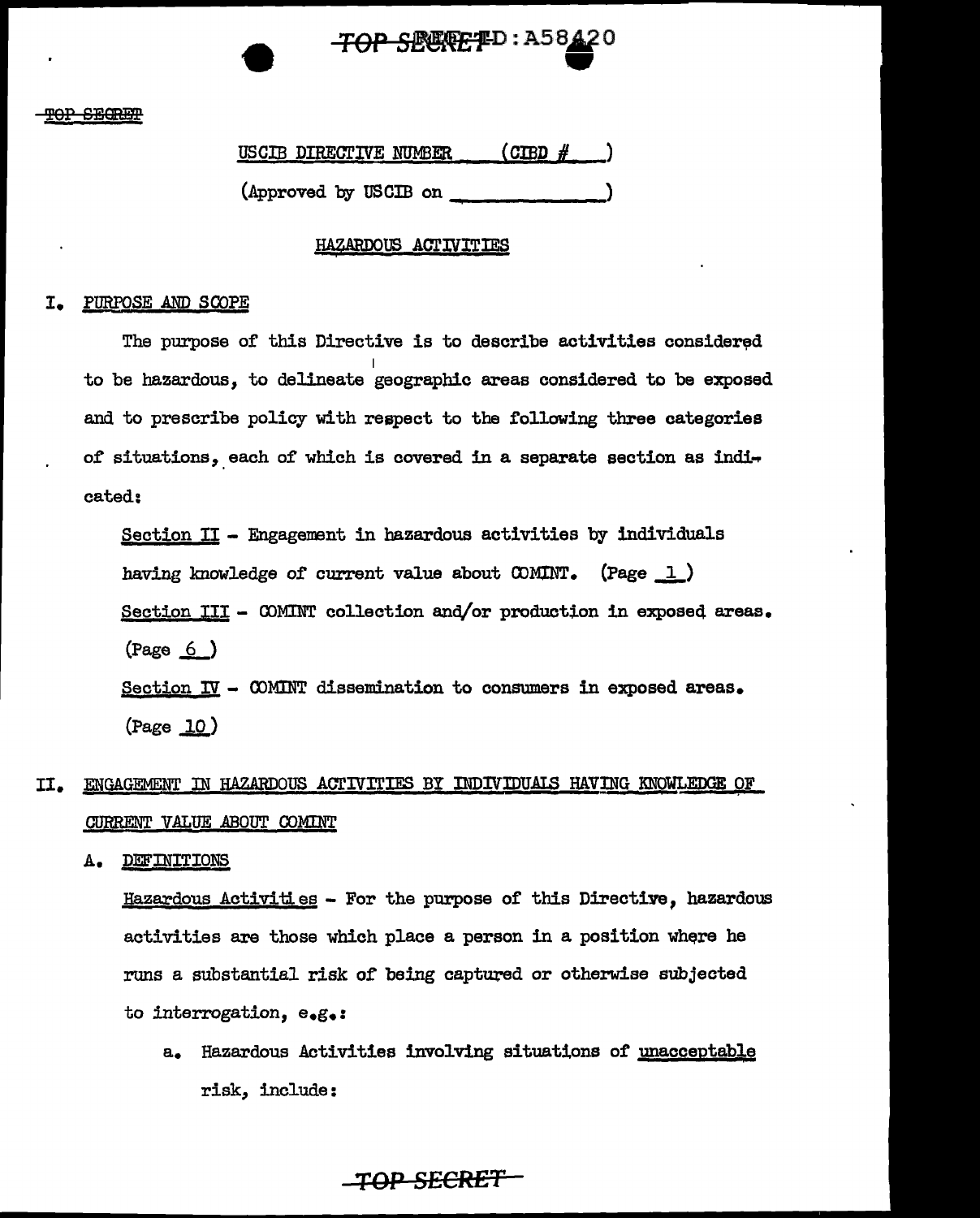#### $GR$ **CORT**

# SEERETD: A58420

- (1) In time of war:
	- $(a)$  Duties behind enemy lines, or inshore operations off an enemy or Iron Curtain country.
	- (b) Flights over enemy territory.
	- (c) Raids, minor formation attacks, underwater demolition operations, and in an active theater of operations service with a unit or formation forward of division headquarters.
- (2) In time of peace:
	- (a) Flights over Iron Curtain territory unless on recognized corridor routes.
	- (b) Transit through the Soviet Zones of Germany and Austria unless on official business via air, sealed rail transport, or authorized convoy on U.S. approved routes. (This does not preclude personnel stationed in Berlin or Vienna from proceeding on leave from or returning to their duty stations provided that only those transportation means and routes approved herein are utilized.)
	- (c) Duty in or visits to Iron Curtain countries, Communist dominated zones and other areas where, from time to time, similar local conditions exist. (Set forth in paragraph 1 of Annex A.)
- b. Hazardous Activities involving situations of undue risk include, in time of peace, duty assignments and visits, other than unavoidable transit stops while traveling on official orders, in the areas named in paragraph 2 of Annex A.

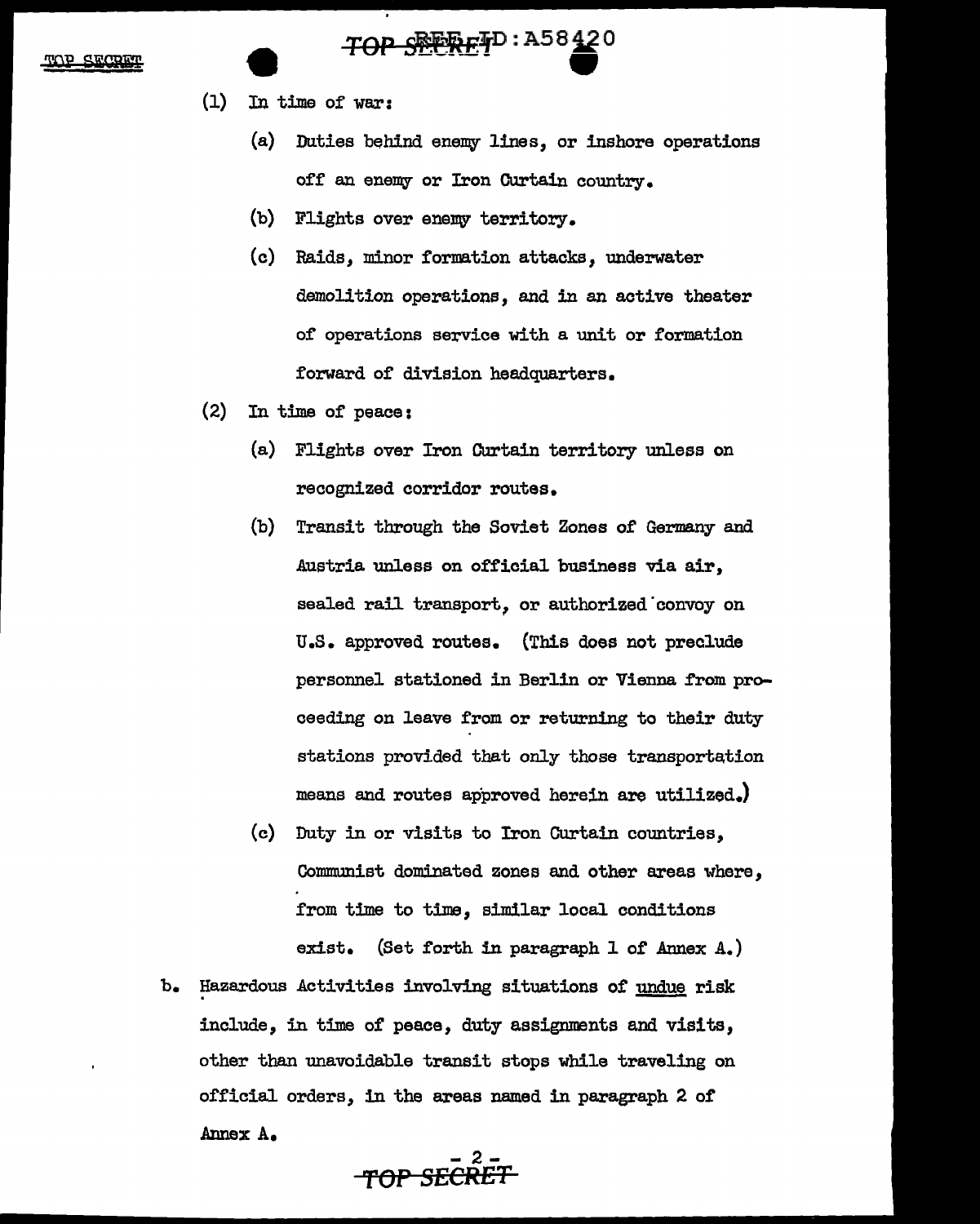### B. POLICY AND PROCEDURES

Every effort shall be made to ensure that no person who has knowledge of current value about COMINT, such.that his capture or interrogation could be a substantial risk to the security of  $\mathcal{C}\text{OMIM}$ shall be assigned to or engage in activities of a hazardous nature.

### 1. Assignment to Groups

- a. Whenever the duties or any person who has had access to COMINT are about to be terminated or he is scheduled for reassignment and is deemed to have knowledge or current value about OOMINT (whether currently\_1ndoctrinated or not) such that his capture or interrogation could be a substantial risk to the security of COMINT, a determination shall be made in accordance with the extent of that knowledge, into which of the following groups he shall belong: (Guide lines to assist in arriving at this determination are listed in Annex B.)
	- (1) GROUP A Producers of Category I OOMINT who have no knowledge of other categories.
	- $(2)$  GROUP B Individuals who have knowledge of current value about Category II COMINT.
	- (3) GROUP C Individuals, other than those specified in paragraph  $(4)$ , below, who have knowledge of current value about Category III COMINT.
	- $(4)$  GROUP D Individuals with precise knowledge of COMINT processing techniques, competence or potential regarding the more sensitive Category III COMINT material.

- *3* - **TOP SECRET**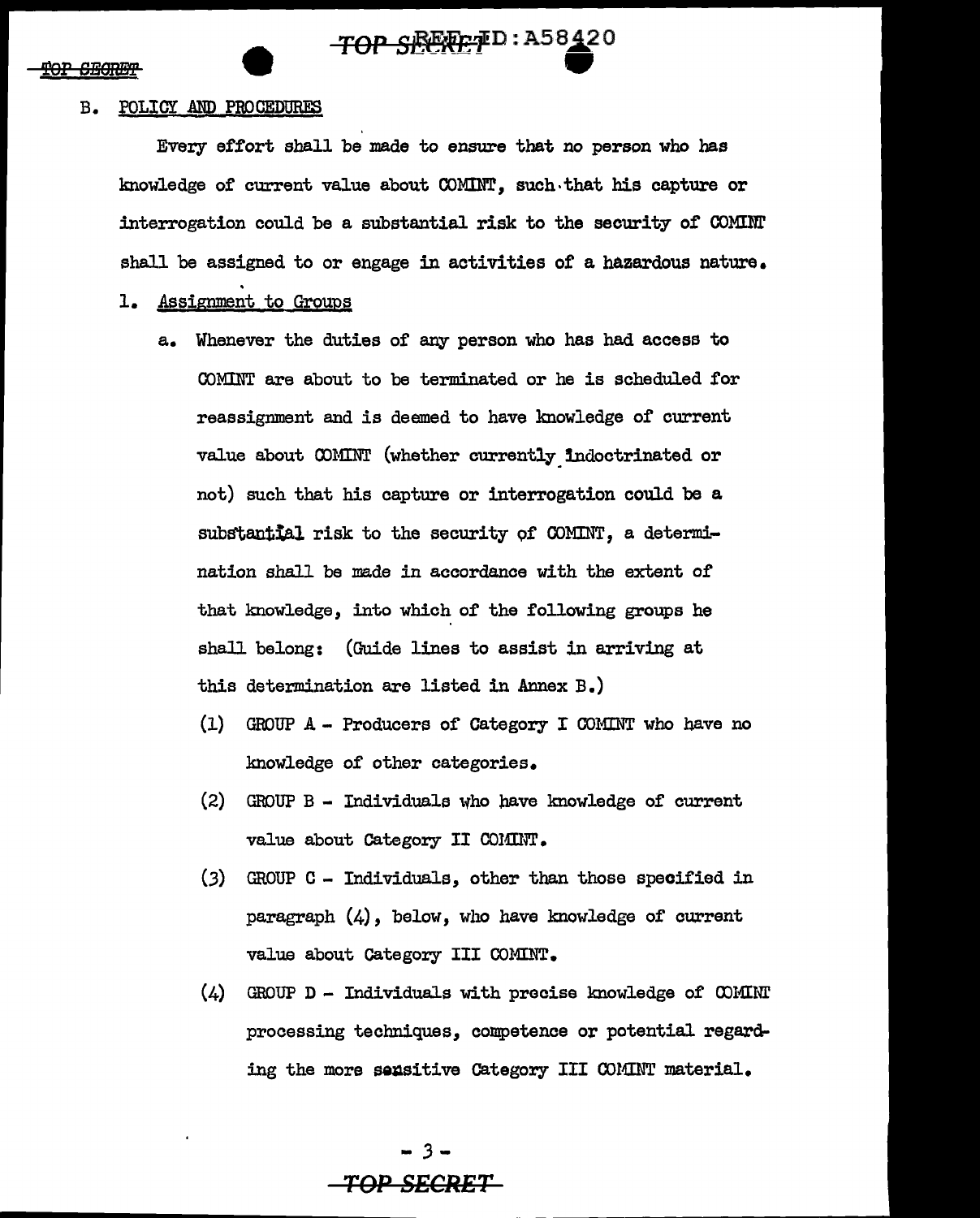

- b. Responsibility for such assignment and cancellation after specific post debriefing intervals (see paragraph 2, below) rests with the parent USCIB member. A USCIB member department or agency using indoctrinated persons from another member department or agency shall, upon release of such individuals to their parent activity, furnish that activitv with suitable recommendations regarding the group to which those individuals should be assigned.
- 2. Assignment of Personnel to Hazardous Activities

The following restrictions apply to permanent and temporary duty assignments involving hazardous activities:

- a. 'GROUP A personnel may be assigned to hazardous activities only on the authority of senior officers. (NOTE: No special restrictions need be applied to recipients.)
- b. GROUP B personnel may be assigned to hazardous activities only after a separation of six months or longer from this type of information.
- c. GROUP C personnel may be assigned to hazardous activities only after a separation of one year or longer from this type of information.
- d. GROUP D personnel shaJJ. not be assigned to hazardous activities at any time.

## *3.* Engagement by Personnel in Hazardous Activities While in Official Non-Duty Status

Every effort shall be made to ensure that no person who has knowledge of current value about  $COMINT$  shall engage in activities of a hazardous nature while on leave, liberty or other official non-duty status.

*TOP* SE~ET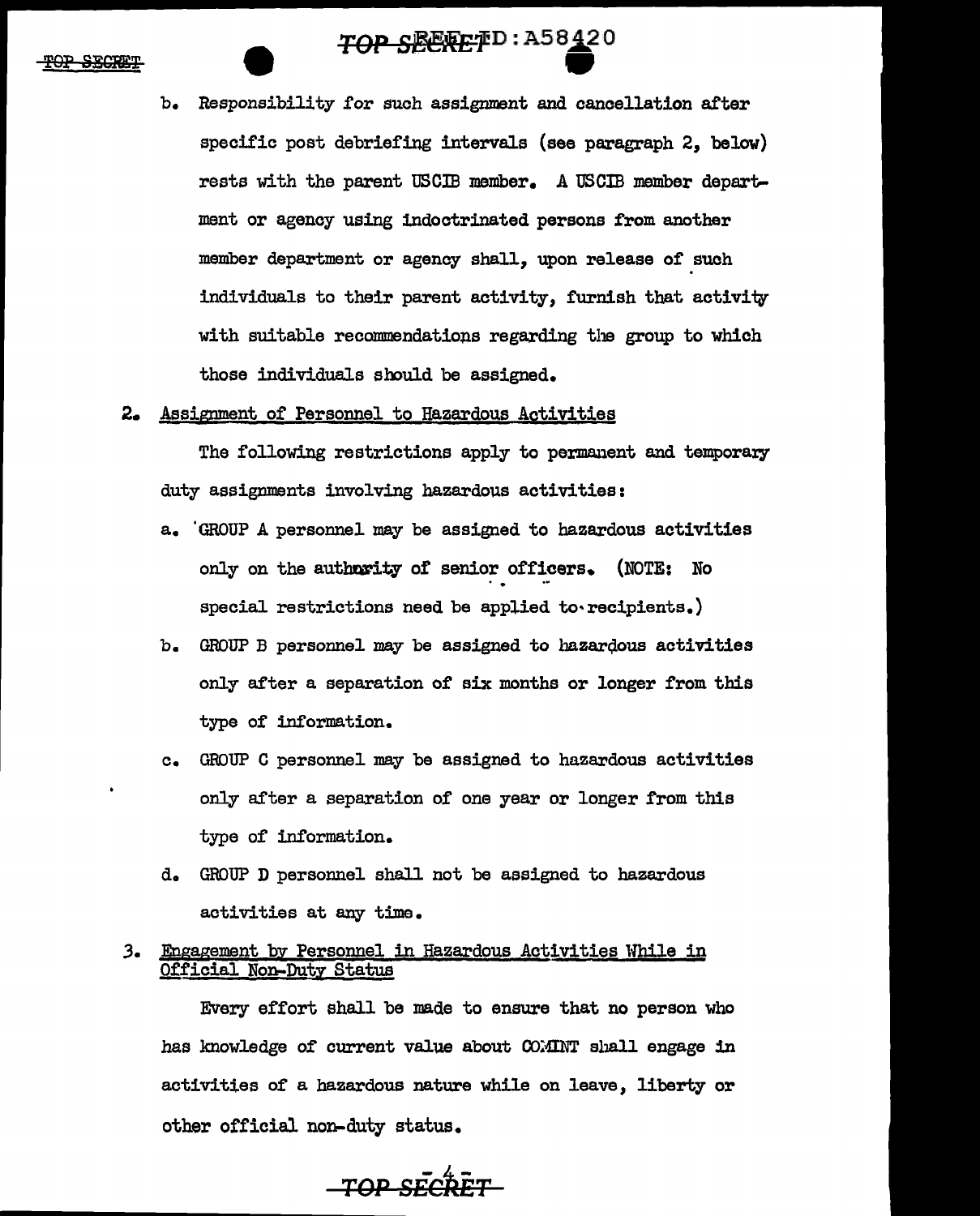ne skaka

# $-TOP$   $SEEEFP$ <sup>D:A58</sup> $\rightarrow$

### 4. Engagement by Personnel in Hazardous Activities in Any Unofficial Capacity

All possible action shall be taken to prevent any person who has terminated service with a USCIB member department or agency for any reason and who is still deemed to have knowledge of current value about OOMINT from engaging in hazardous activities at any time.

- 5. Exceptions to the policy enunciated in paragraphs 2. 3 and 4, above, shall be authorized only after careful consideration in each instance of the advantage to be gained as opposed. to the risk involved. Standing exceptions may be authorized in specific situations which, in the best interests of the nation, require an individual to engage in hazardous activities on a routine or periodic basis.
	- a. In considering exceptions, the protection offered by diplomatic status should not automatically be considered sufficient, but should be assessed in the light of the particular circumstance involved.
	- b. An exception involving an unacceptable risk, in the case of Group B or C personnel, shall be approved by the USCIB member of the department or agency concerned. All such exceptions granted will be reported to USCIB.
	- c. An exception involving an undue risk, in the case of Group B or C personnel may be granted by the USCIB member concerned without reporting to USCIB, and authority to grant exceptions to permit temporary

- 5 -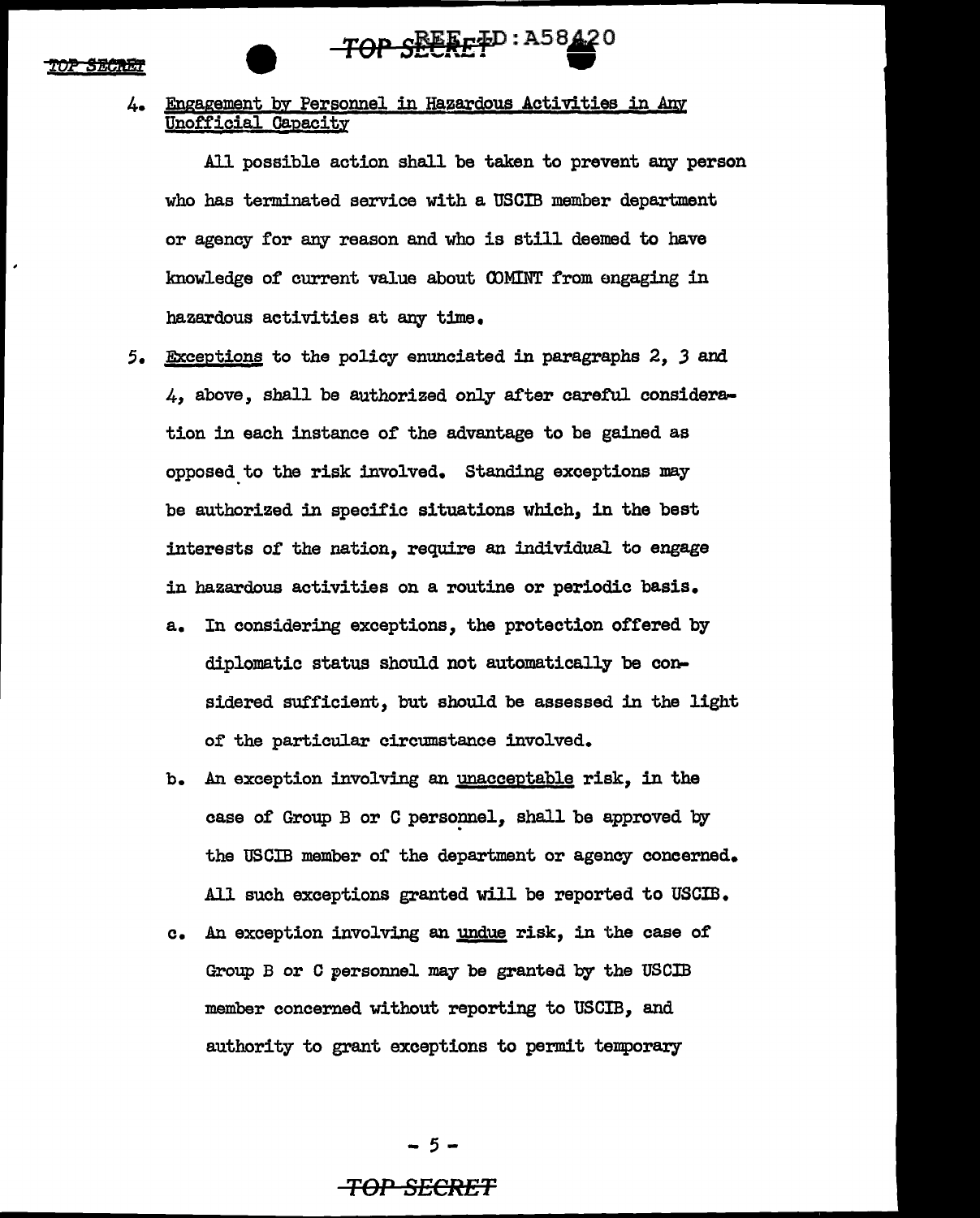سمسه

# $TOP$  .  $RERE P = 1158420$

visits to such areas, other than for leave, may be delegated to the senior field representative 0£ the USCIB member concerned. In each such case, a record shall be maintained *ot* the exception granted.

d. Any exception in the case or Group D personnel shall be approved by USCIB.

### 6. Implementing Instructions

Instructions implementing the above policy shall be issued by each USCIB member department and agency. A copy of these instructions shall be provided the Executive Secretary, USCIB, for information.

### III. COMINT COLLECTION AND/OR PRODUCTION IN EXPOSED AREAS

A. DEFINITIONS

 $Exposed$   $Areag$  - For the purpose of this Directive, exposed areas are those which are susceptible of being quickly overrun by enemy forces or those wherein the local political or military situation is such as to pose a distinct threat to the security of COMINT.

- 1. Exposed areas at present comprise areas under control of the USSR, Soviet Satellite countries, other Communist dominated areas, and areas adjacent thereto which are beyond defense lines expected to be tenable.
- 2. In proportion to the risk of loss of COMINT personnel and/or classified material located therein, such areas involve two situations:

- 6-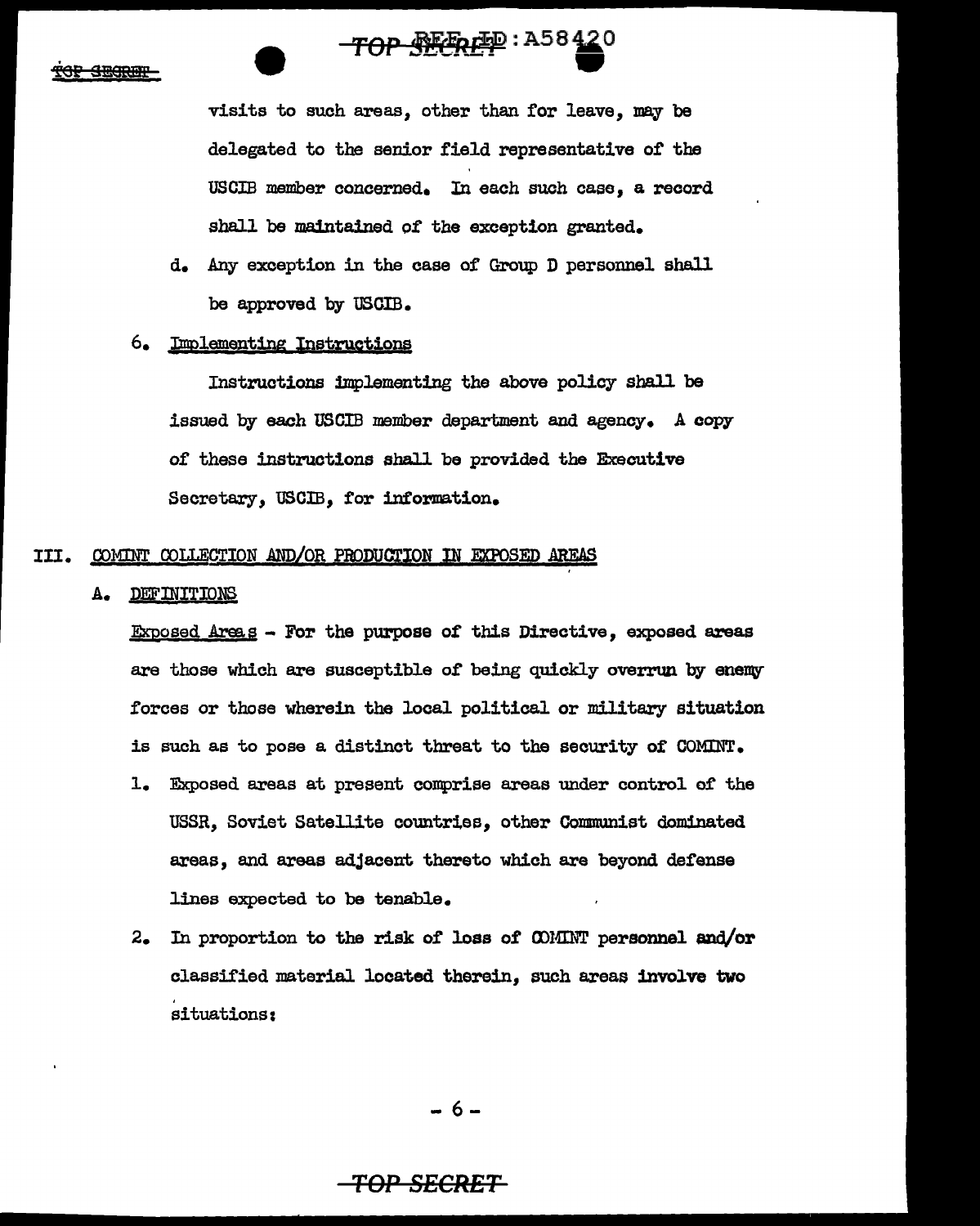**TEUREI** 

# TOP SEERE P : A58420

- a. Dangerous situations, i.e., those in which it is unlikely that complete evacuation of OJMINT personnel and/or removal or effective destruction of classified material will be accomplished.
- b. Risky situations, i.e., those in which it is likely that complete evacuation of COMINT personnel and/or removal or effective destruction of classified material will be accomplished.

### B. POLICY AND PROCEDURES

It is recognized that effective intercept of certain communications and effective COMINT support of field commanders may require the establishment or continuation of COMINT collecting and/or producing activities in exposed areas which may suddenly fall under unfriendly control with consequent loss of COIINT personnel and/or COMINT material.

### 1. Decision to Locate COMINT Collection and/or Production Activities

a. A determination as to whether a given situation falls into a risky or dangerous category will be obtained by the Director, NSA, through the appropriate Service USCID member from the senior headquarters responsible for the defense of the area. Such determination shall be made in the light of the political, military, or other factors affecting the safety of the personnel and material invol ved. Appropriate coordination shall be effected with such other members of USCIB as may be concerned. The Director, NSA, will arrange to be notified immediately in case of a change in a previously determined situation.

> -7- **'fOP SECRET**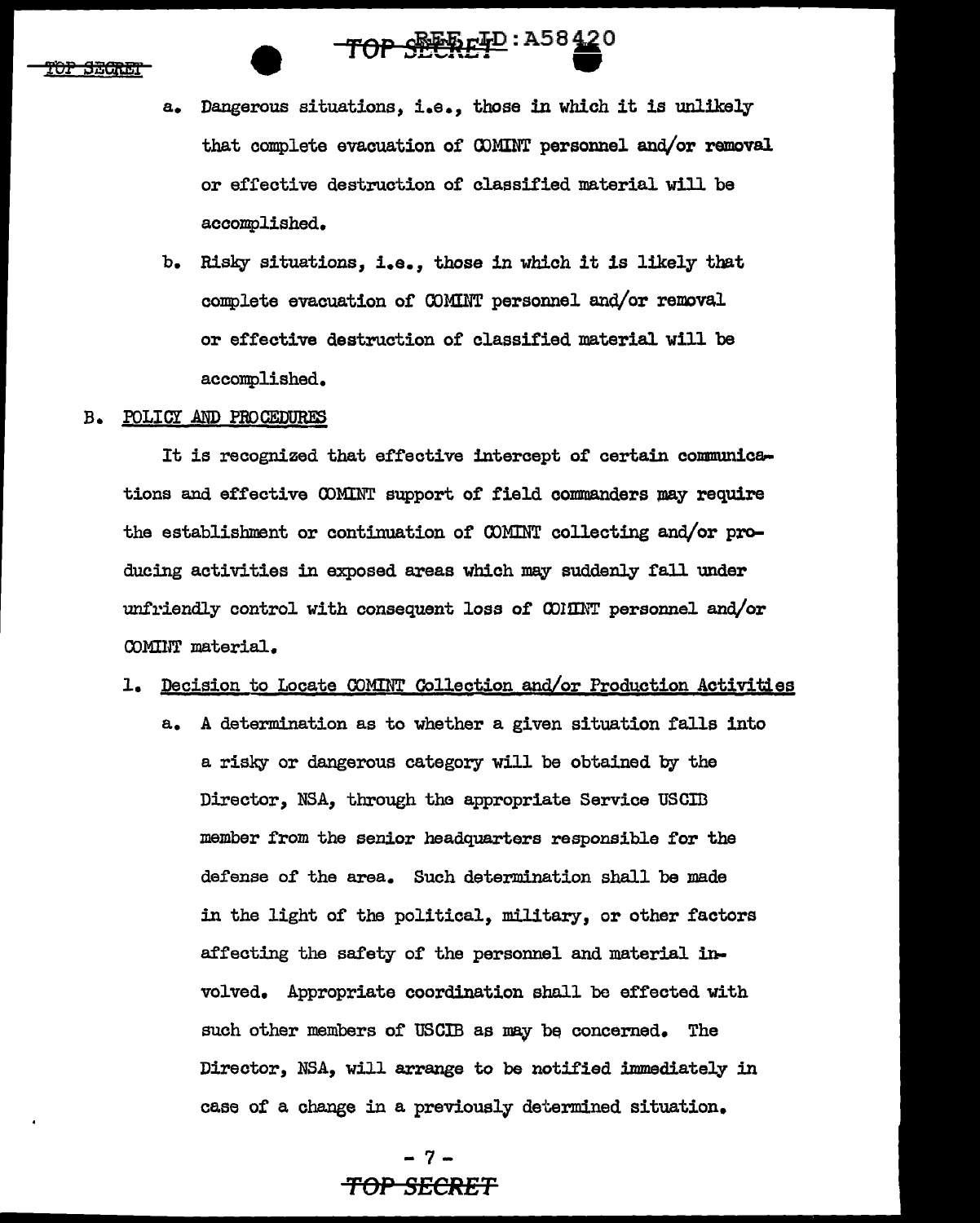# TOP SECRET P: A58420

- b. Upon obtaining a determination that a given situation is risky or dangerous, the Director, NSA, will decide whether a COMINT collection or production activity may be conducted in that area. In making this decision, the Director, NSA, will:
	- (1) Determine whether the task to be performed by the <DMINT activity meets the criteria set forth in paragraphs 2a and Ja, below.
	- (2) Weigh the advantages to be gained by the national OOMINT effort as against the disadvantages of the COMINT losses which may result if the area concerned is suddenly overrun, and the probable effect of such losses upon the conduct of COMINT collection or production activities elsewhere.

### 2. Safeguards for Dangerous Situations

- a. Only unique intercept tasks which cannot be accomplished elsewhere shall be assigned, and only such analysis as is locally required to support these tasks and permit essential technical reporting shall be performed.
- b. Only COMINT documents or technical aids essential and of current application to these tasks shall be held.
- c. No Category III OOMINT or related documents and technical material shall be held,
- d. Personnel technically informed in COMINT of a higher level or broader scope than is required for the limited mission of the unit shall not be assigned if avoidable.

- 8 -

# **"f'OP SECRET**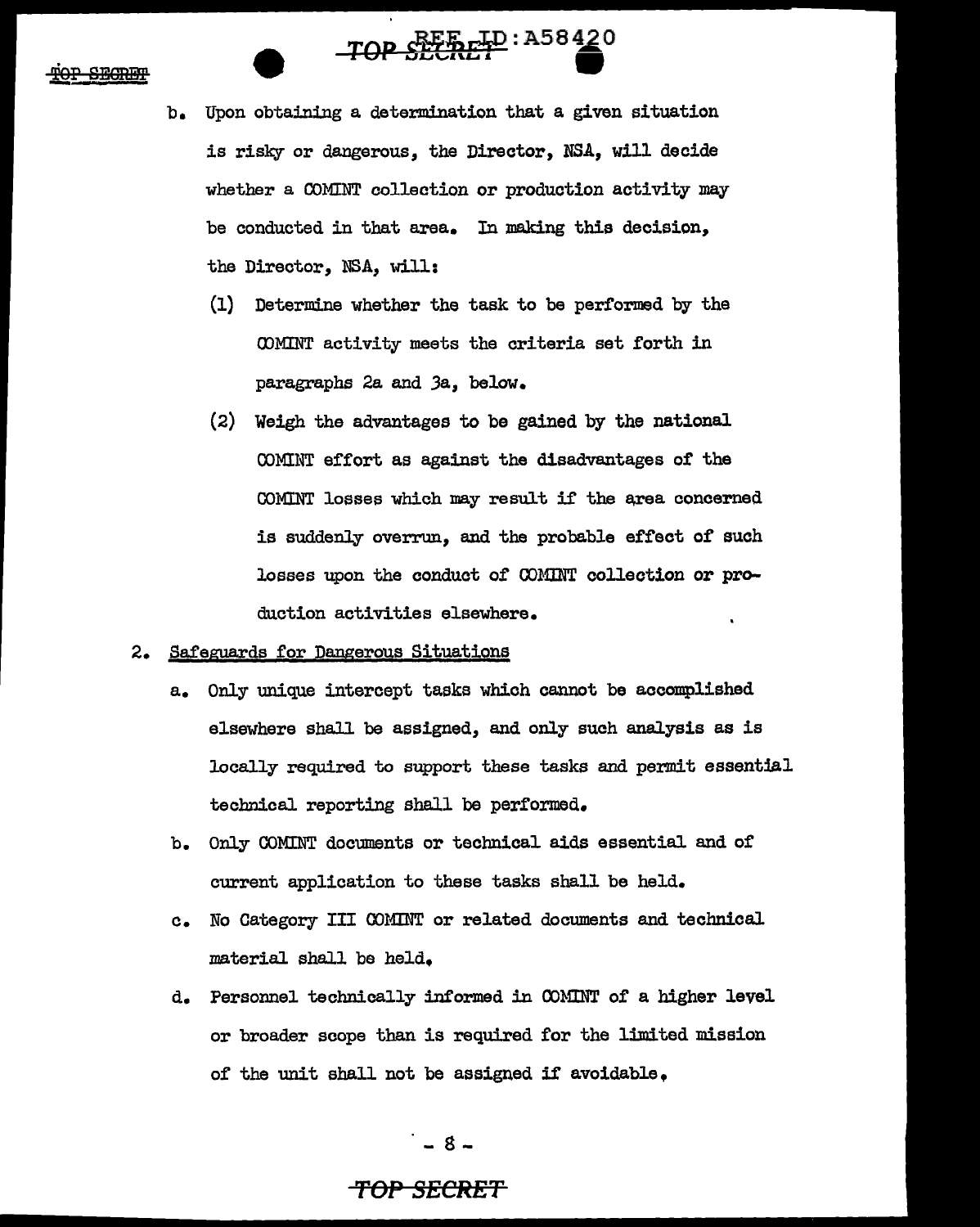# **TOP SEERED: A58420**

- e. No person in Group C, as defined in Section II, paragraph B.l.a. $(3)$ , above, shall be assigned unless his presence is vital for the effective functioning of the unit.
- f. No person in Group D, as defined in Section II, paragraph B.l.a.(4), above, shall be assigned in any circumstance.
- g. Facilities shall be provided with which the minimum number of persons on duty at any one time can be expected to destroy effectively, if necessary, all classified CDMINr materials within a time limit commensurate with existing dangers, and unit personnel shall be skilled in the use of these facilities.
- b. Appropriate steps shall be taken to ensure that adequate arrangements are made for safe evacuation of all personnel whose loss would be damaging and that the unit in question is kept informed of evacuation plans on a current basis.

### J. Safeguards for Risky Situations

- a. Only intercept, analytic and reporting tasks which cannot be performed satisfactorily in safe or more protected situations shall be assigned.
- b. No Category III or related documents and technical material shall be held except those essential to the assigned task and of current application thereto, and the latter shall be maintained in such condition as to ensure immediate destruction, if necessary, upon sudden threat of seizure.

- 9 -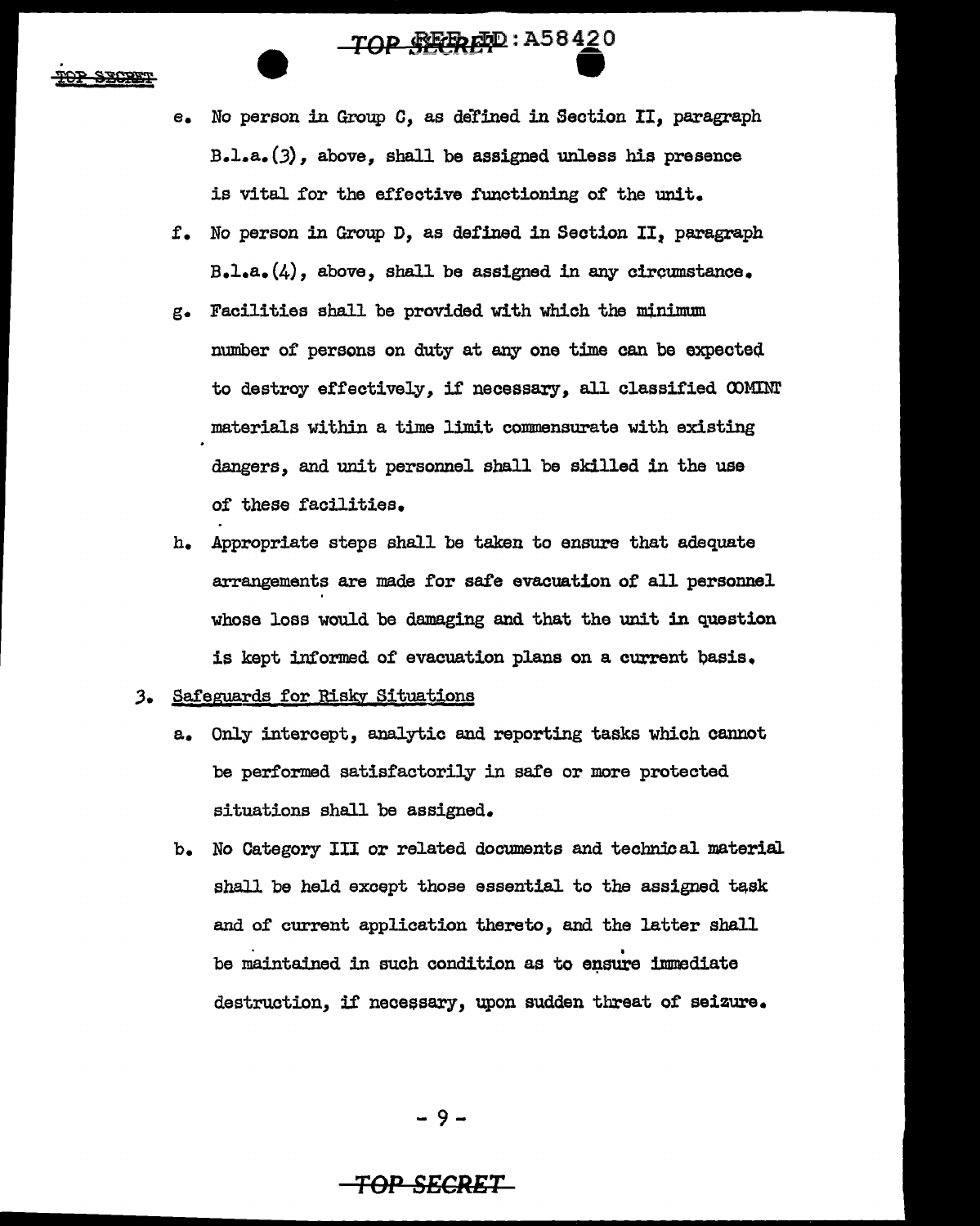<del>ARCR 8</del>7

# **TOP SECRET** : A58420

- c. No person in Group D, as defined in Section II, paragraph  $B - 1 - a$ . (4), above, shall be assigned, unless required by considerations involving highly specialized technical knowledge.
- d. Facilities shaJ.l be provided with which one third of' the complement can be expected to destroy effectively, if' necessary, all classified COMINT materials within a time limit commensurate with existing dangers, and unit personnel shall be skilled in the use of these facilities.
- e. Appropriate steps shall be taken to ensure that adequate arrangements are made for safe evacuation of all personnel whose loss would be damaging and that the unit in question is kept informed of evacuation plans on a current basis.
- 4. The Director, NSA, will submit a semi-annual report to USCIB containing a list of CDMINT collection and/or production activities being conducted in dangerous or risky areas.
- 5. Exceptions to paragraphs 2 and *3,* above, shall be made only with the approval of USGIB.

### IV. COMINT DISSEMINATION TO CONSUMERS IN EXPOSED AREAS

A. DEFINITIONS

The definitions in Section III, above, apply.

### B. POLICY AND PROCEDURES

The determination of the "need to know" of an official, and the responsibility for satisfying that need in the case of any particular item or category of OOMINT, are functions or command or departmental or agency authority, residing with the appropriate

 $-10 -$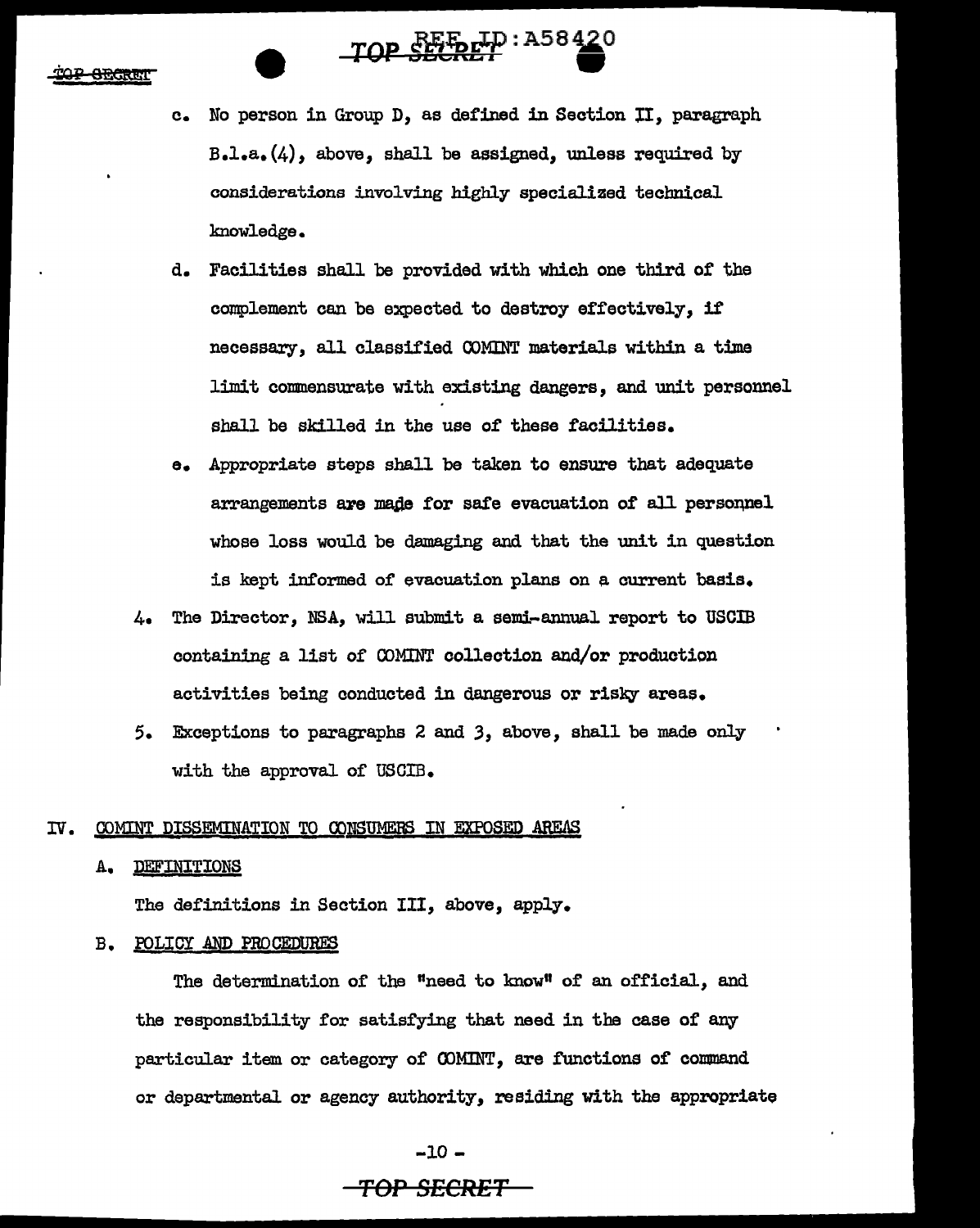



USCIB member either in its own capacity or as the executive agent of the Secretary of Defense. Nothing in this policy should be regarded as abrogating that principle. Nevertheless. USCIB recognizes that, under certain circumstances, the consideration of security in the common interest may override. This policy is formulated in the light of that recognition.

- 1. Decision to Locate COMINT Dissemination Activities in Exposed Areas
	- a. A determination as to whether a given situation falls into a risky or dangerous category will be obtained by the USCIB member desirous of locating a unit, through the appropriate Service USCIB member, from the senior headquarters responsible for the defense of the area. Such determination shall be made in the light of the political. military, or other factors affecting the safety of the personnel or material involved. Appropriate coordination shall be effected with such other members of USCIB as may be concerned.
	- b. Upon obtaining a determination that a given situation is risky or dangerous, the USCIB member concerned will decide whether a COMINT dissemination activity may be conducted in that area. In making this decision that member will:
		- (1) Determine whether the task to be performed can be, in fact, satisfactorily performed only in that area under consideration.

- ll •

# **'fOP SECRET**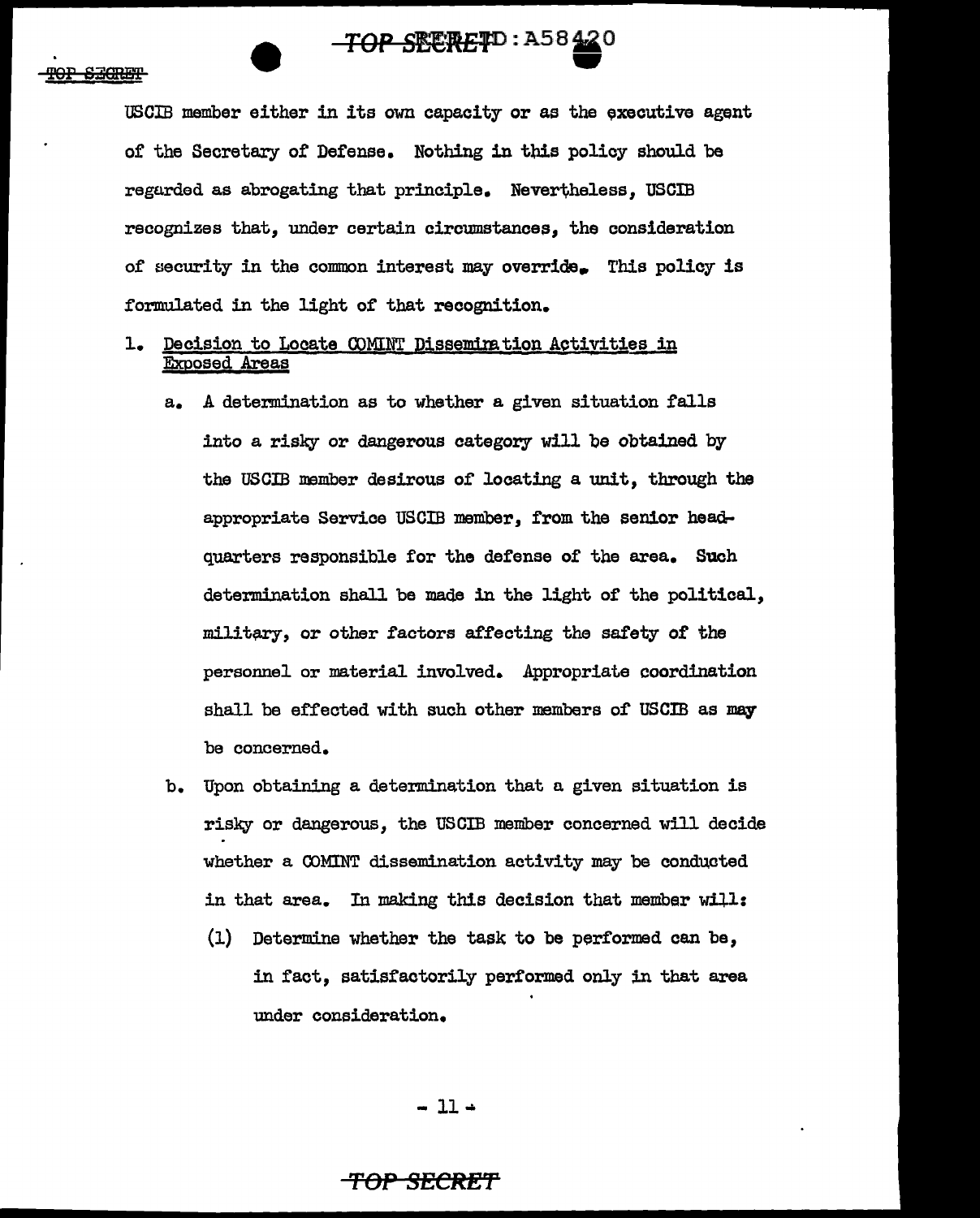# **TOP SEERET**D:A58420  $\overline{p}$  : A58420

- (2) Weigh the advantages to be expected from such dissemination as against the disadvantages of the COMINT losses which may result if the area concerned is suddenly overrun, and the probable effect of such losses upon the conduct of COMINT activities elsewhere.
- 2. USCIB members having COMINT dissemination activities located in exposed areas will establish appropriate procedures whereby they will be notified in case of a change in a previously determined situation.
- *3..* Safeguards £or Dangerous Situations
	- a. Only those OOMINT items essential to the operational responsibilities or a senior recipient shall be delivered into such areas. All Category III and II items will be so worded as to minimize disclosure of the source, should the material fall into unauthorized hands.
	- b. Except in cases of urgency, will not be delivered into such areas.
		- (1) Such items delivered shall be transmitted in cryptosystems specifically authorized for such use.
		- (2) No physical copies or files of this information, even in extract or gist, shall be retained under any circumstance and special care shall be exercised to maintain the physical security/of the cryptosystem involved.
	- c. No person in Group C, as defined in Section II, paragraph B.l.a.(3), above, shall be assigned unless his presence is vital for the effective functioning of the unit.

# $-12 -$ TO~ **SECRET**

EO 3.3(h)(2) PL 86-36/50 USC 3605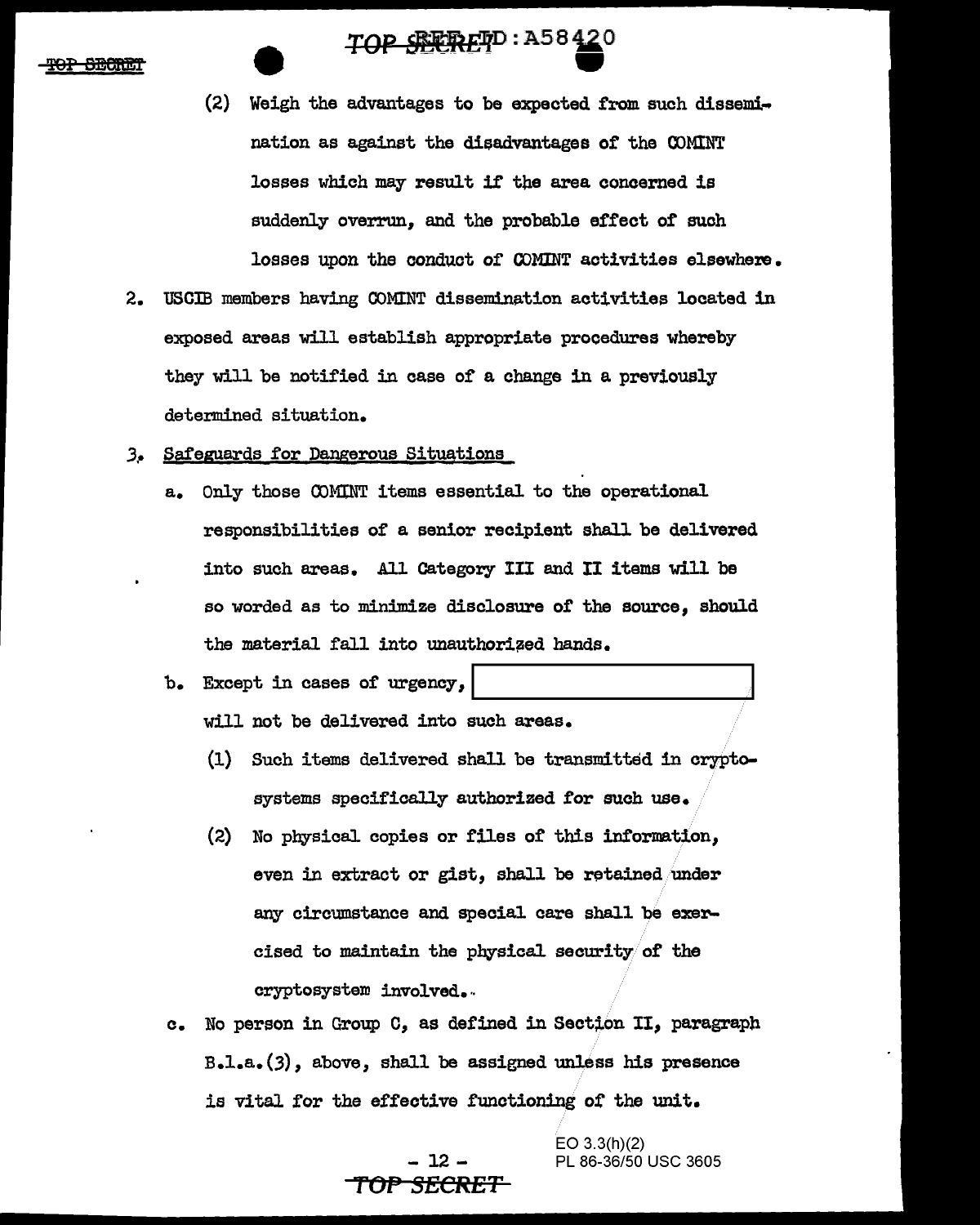# **TOP SEREP**: A58420

- d. Mo person in Group D, as defined in Section II, paragraph  $B - 1 - a$ . (4), above, shall be assigned under any circumstance.
- e. Facilities shall be provided with which the minimum number of persons on duty at any one time can be expected to destroy effectively, if necessary, all classified COMINT materials within a time limit commensurate with existing dangers, and unit personnel shall be skilled in the use or these facilities.
- f. Appropriate steps shall be taken to ensure that adequate arrangements are made for safe evacuation of all personnel whose loss would be damaging and that the unit in question is kept informed of evacuation plans on a current basis.

### 4. Safeguards for Risky Situations

- a. Only those COMINT items having important and direct bearing on the operational responsibilities or a senior recipient shall be delivered into such areas. Such material may include I .... \_\_\_\_\_\_\_\_\_\_\_ \_\_,.I providing special care is exercised in maintaining the security thereof. Files of | stracts or | stracts or | stracts or | stracts or | stracts or | stracts or | stracts or | stracts or gists thereof, shall be kept to a minimum, and shall be maintained apart from files of other types of COMINT. Procedures shall be instituted to ensure immediate and complete destruction of the files in case of emergency.
- b. No person in Group D, as defined in Section II, paragraph  $B.-1.-a.$   $(4)$ , above, shall be assigned under any circumstance.

PL 86-36/50 USC 3605 EO 3.3(h)(2)

- 13-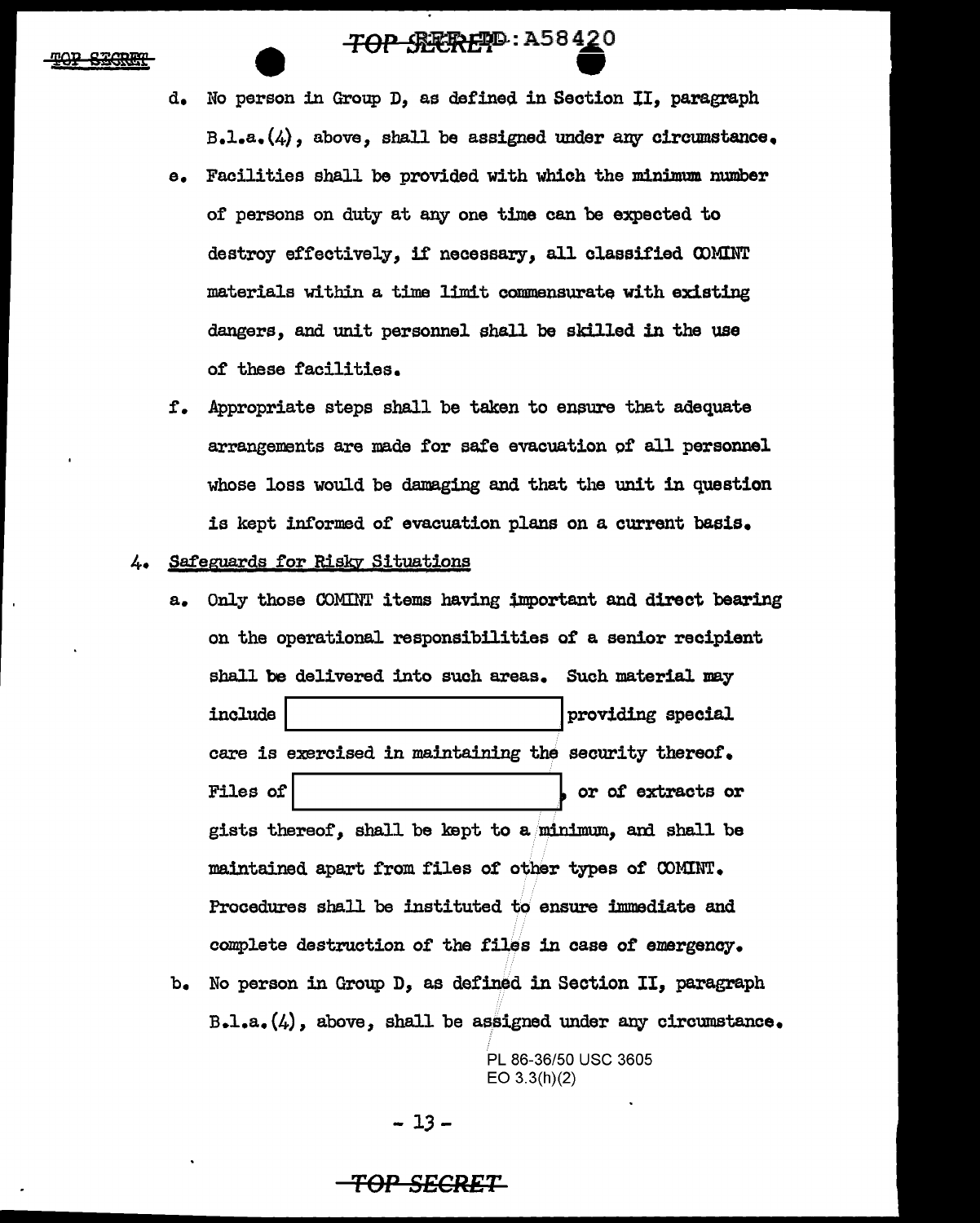# TOP SECRET : A58420

- c. Facilities shall be provided with which one third of the complement can be expected to destroy effectively, if necessary, all classified CDMINT material within a time limit commensurate with existing dangers, and unit personnel shall be skilled in the use *ot* these facilities.
- d. Appropriate steps shall be taken to ensure that adequate arrangements are made for safe evacuation of all personnel whose loss would be damaging and that the unit in question is kept informed of evacuation plans on'a current basis.
- *5.* Each USCIB member will submit a semi-annual report to WCIB containing a list of COMINT dissemination activities being conducted by that member in risky or dangerous situations.
- 6. Exceptions to paragraphs 3 and 4, above, shall be made only with the approval of USCIB.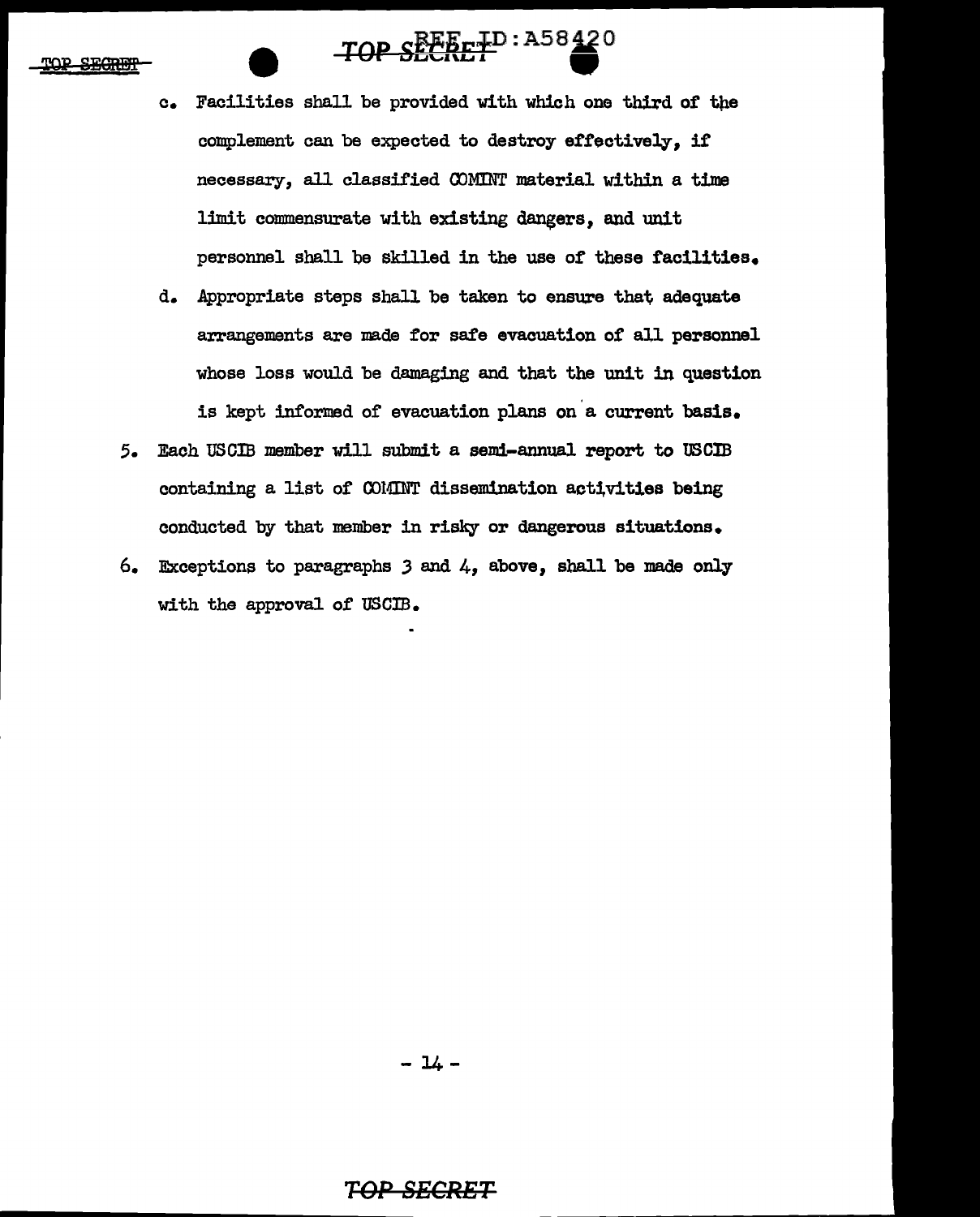TOP SEERE TD: A58420

**ANNEX A** 

.IQ.

USCIB DIRECTIVE NO.

## CURRENT EXAMPLES OF

## SPECIFIC AREAS INVOLVING UNACCEPrABLE OR UNDUE RISK

### TO INDIVIDUALS HAVING KNOWLEDGE OF CURRENT VALUE ABOUT COMINT

### 1. Areas involving unacceptable risk:

- a. Iron CUrtain countries
	- (1) USSR
	- (2) Korean Democratic Peoples Republic (North Korea)
	- (3) Chinese Peoples Republic (China)
	-
	- Outer Mongolia
	- **Estonia**
	- **Latvia**
	- **Lithuania**
	- Poland
	- (10) Czechoslovakia
	- $\begin{array}{ll} (4) & \text{Tibet} \\ (5) & \text{Outer} \\ (6) & \text{Eston} \\ (7) & \text{Latvid} \\ (8) & \text{Lithu} \\ (9) & \text{Polan} \\ (10) & \text{Gzechn} \\ (11) & \text{Germa} \\ (12) & \text{Hunga} \end{array}$ German Democratic Republic (East Germany)
	- Hungary
	- (13) Rumania
	- **Bulgaria**
	- (15) Albania
	- (16) North Viet Nam
- b. Communist dominated zones
	-
	- (1) Porkkala Area of Finland<br>(2) Soviet Sector of Berlin (2) Soviet Sector of Berlin<br>(3) Soviet Sector of Vienna
	- Soviet Sector of Vienna
	- Soviet Zone of Austria
- c. Other areas None
- 2. Areas involving undue risk:
	- a. U.S., British and French Sectors of Berlin'
	- b. u.s., British, French and International Sectors of Vienna
	- c. Yugoslavia<br>d. Macao
	- Macao
	- e. The Associated States (Indo China)
- 3. SECCOM shall review this list not less than semi-annually with a

view to recommending appropriate revisions.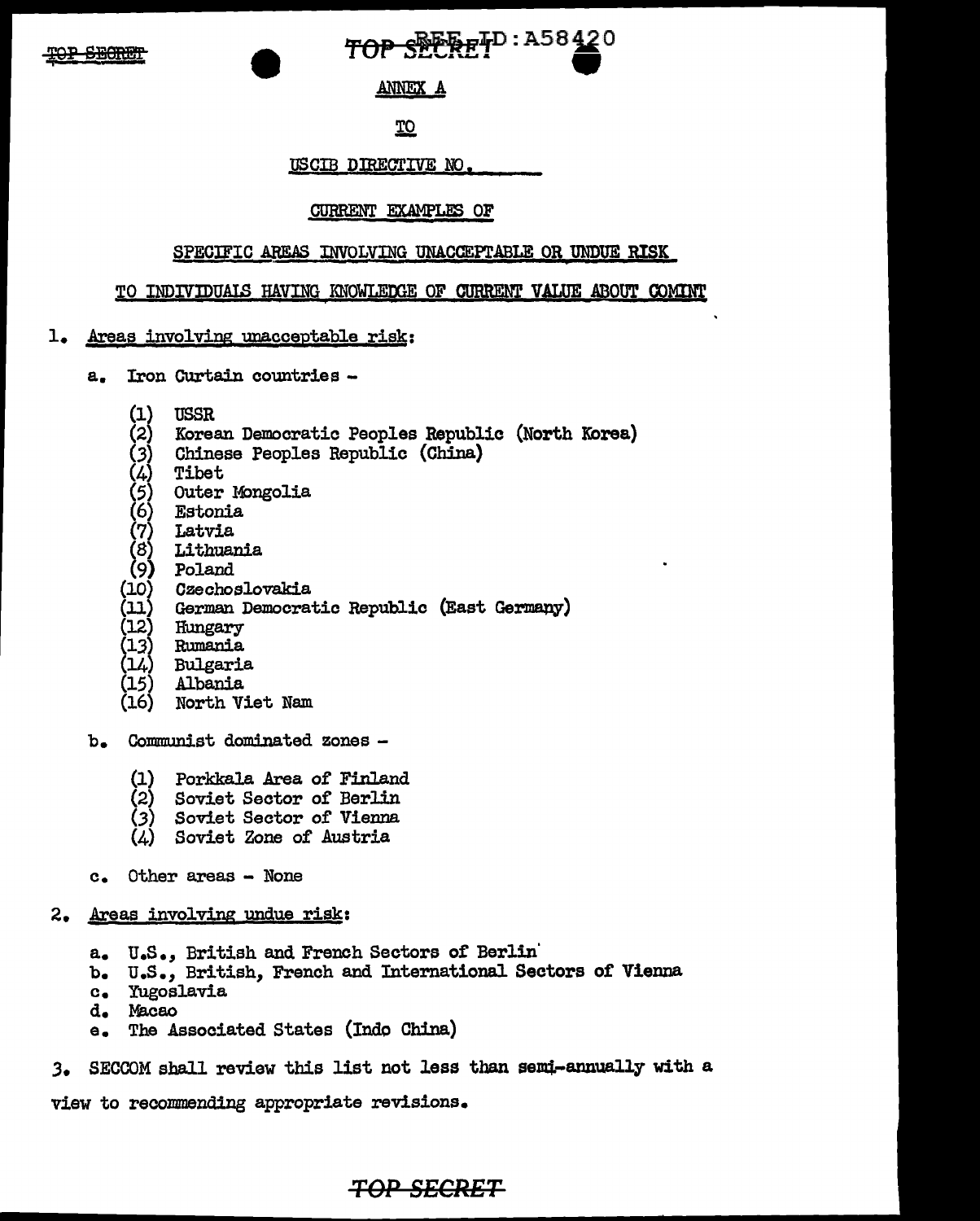### ANNEX B

<del>OP - R属CRA T</del>P - A58420

### IQ

### USCIB DIREGrIVE NO.

#### GUIDE TO UNIFORM ASSIGNMENT TO GROUPS UNDER SECTION II

1. It is considered at present that all persons who have been indoctrinated for Category II or III COMINT and have been exposed to the end products *of,* or processing within these categories, will have "knowledge of current value" and should be assigned to at least Groups B and C respectively. In addition, possession of the following related information would warrant assignment to Group C:

a. Knowledge of the overall distribution of the U.S.-U.K. CDMINT effort including the size, location and purpose of advanced processing units and intercept establishments. (The intent here is that the knowledge should be both broad and deep.)

b. Knowledge of programming techniques of general purpose computer equipments for cryptanalytic problems.

c. Knowledge of U.S. capability to intercept radio transmissions where the equipments and techniques required go significantly beyond equipments and techniques in general use in the art. This may include, for example, special equipments and techniques necessitated by very high or low frequencies encountered, new multiplex transmissions, ciphony, cifax, ultra-speed, noise type communications, etc.

2. In anticipation of the assignment of Groups B and C personnel to hazardous activities, any USCIB member should, whenever he considers advisable, in view of special circumstances affecting the degree of

Enclosure with SECOOM: 4.2/17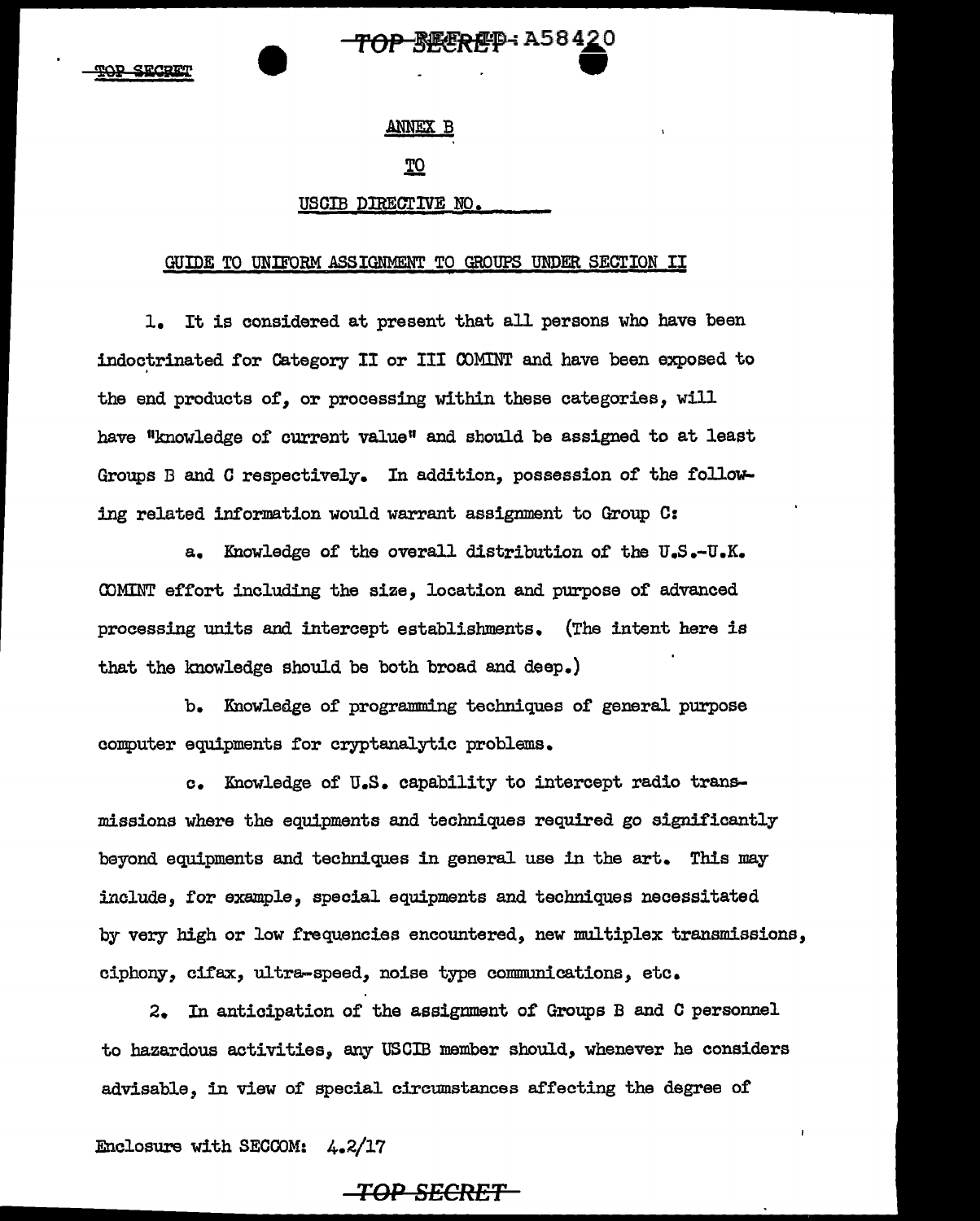#### TOP SECRET

# $\overline{TOP}$   $\overline{C}$ **EEREP**: A58 420

knowledge held by an individual or a group of individuals, require a longer prior separation from COMINT than the minimum separation of six months and one year required for these groups. In such cases that USCIB member will {a) if applicable, consult with any other USCIB member directly concerned {as in the case of Service personnel released to their parent Service upon completion of duty at NSA), and (b) inform the Executive Secretary of the circumstances and action taken. This consultation and reporting is considered necessary in order to assure the greatest possible uniformity in applying these restrictions.

*3.* Any person indoctrinated for Category III CDMINT whose knowledge includes any of the following should be assigned to Group D:

a. Intimate knowledge or the nature or the technical. methods and means or successful cryptanalytic attack employed against Conmunist Category III systems or intimate knowledge of projected new technical methods.

b. Broad overall technical knowledge of our success or failure against our various non-Communist targets together with the reasons therefor, the techniques developed, and the key personalities involved. (In general, this would apply only to persons who had held senior posts in NSA proper on a career basis. It is aimed at the person who is dangerous through sheer bulk of accumulated knowledge and experience.)

**c.** Knowledge of the technical methods  $\frac{or}{\cdot}$  and products resulting therefrom of one or more of the highly sensitive "compartmented" problems during the time that such problems may remain compartmented within NSA. (Compartmented problems are few in number

 $- 2 -$